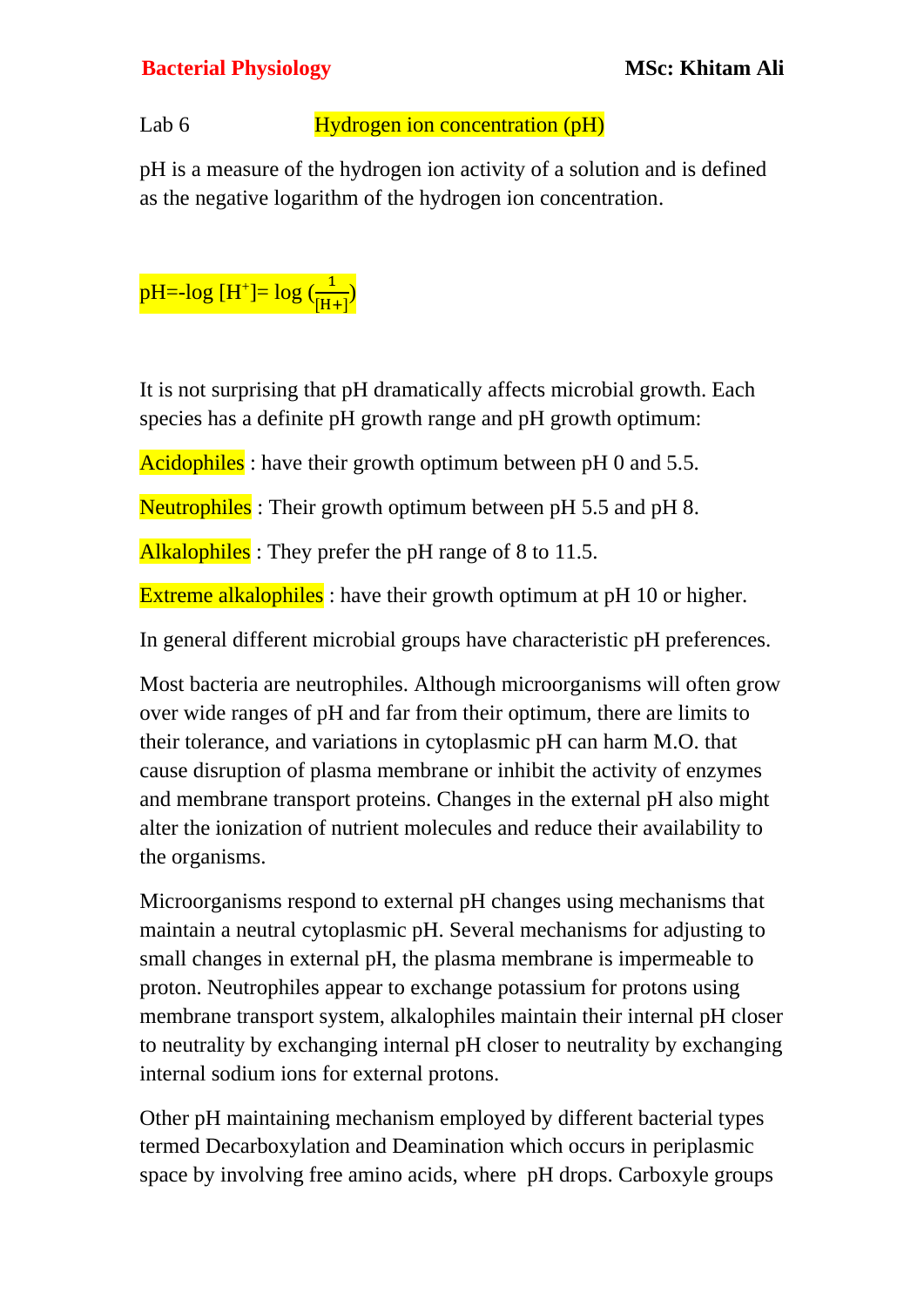## **Bacterial Physiology MSc: Khitam Ali**

splits from free amino acids resulting in elevation of pH again, in case of pH increase to alkaline region. Deamination technique operate in periplasm that split amino groups from free amino acids which reduced pH value.

Microorganisms frequently change the pH of their own habitat particularly in batch culture system by producing acidic or basic metabolic waste products.

Because M.O. change the pH of their surrounding, buffers often are included in culture media to prevent growth inhibition by large pH changes. Phosphate buffer is a commonly used buffer, buffering capacity of this buffer related by a weak acid  $(H_2PO_4)$  and its conjugate base(HPO-4)

 $\text{H}^+$ +HPO<sub>4</sub><sup>2-</sup> ————> H<sub>2</sub>PO<sup>-</sup>4

 $OH^- + H_2PO^-_4 \longrightarrow H_2PO_4^2^- + HOH$ 

If protons are added to the mixture, they combine with the salt from to yield a weak acid. An increase in alkalinity is resisted because the weak acid will neutralize hydroxyl ions through proton donation to give water, peptides and amino acids in complex media also have a strong buffering effect.

pH =1 such as bacteria *Thiobacillus thiooxidans*( Acidophiles)

pH=11 such as bacteria *Proteus spp.*( Alkalophiles)